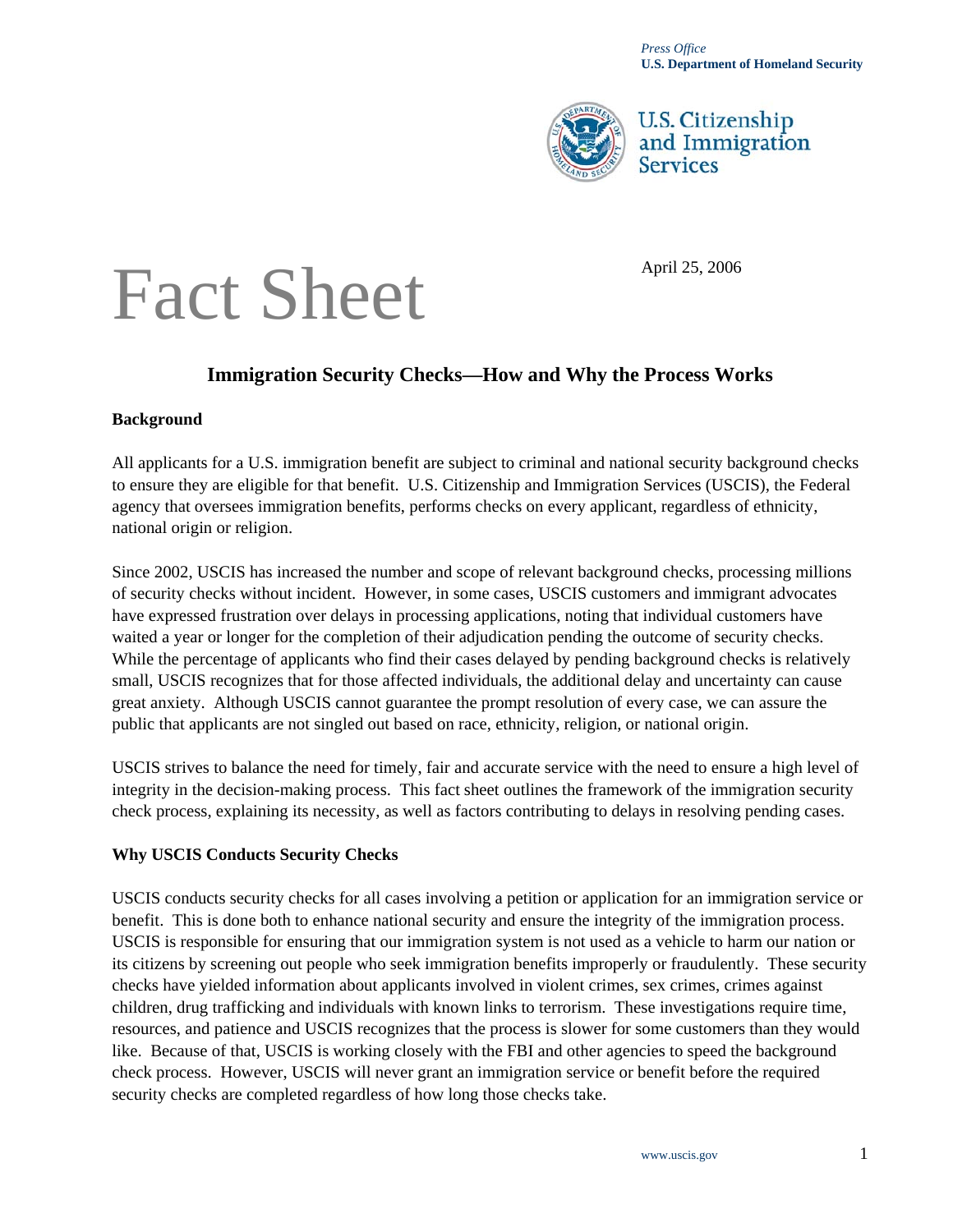#### **How Immigration Security Checks Work**

To ensure that immigration benefits are given only to eligible applicants, USCIS adopted background security check procedures that address a wide range of possible risk factors. Different kinds of applications undergo different levels of scrutiny. USCIS normally uses the following three background check mechanisms but maintains the authority to conduct other background investigations as necessary:

- **The Interagency Border Inspection System (IBIS) Name Check—** IBIS is a multiagency effort with a central system that combines information from multiple agencies, databases and system interfaces to compile data relating to national security risks, public safety issues and other law enforcement concerns. USCIS can quickly check information from these multiple government agencies to determine if the information in the system affects the adjudication of the case. Results of an IBIS check are usually available immediately. In some cases, information found during an IBIS check will require further investigation. The IBIS check is not deemed completed until all eligibility issues arising from the initial system response are resolved.
- **FBI Fingerprint Check—FBI** fingerprint checks are conducted for many applications. The FBI fingerprint check provides information relating to criminal background within the United States. Generally, the FBI forwards responses to USCIS within 24-48 hours. If there is a record match, the FBI forwards an electronic copy of the criminal history (RAP sheet) to USCIS. At that point, a USCIS adjudicator reviews the information to determine what effect it may have on eligibility for the benefit. Although the vast majority of inquiries yield no record or match, about 10 percent do uncover criminal history (including immigration violations). In cases involving arrests or charges without disposition, USCIS requires the applicant to provide court certified evidence of the disposition. Customers with prior arrests should provide complete information and certified disposition records at the time of filing to avoid adjudication delays or denial resulting from misrepresentation about criminal history. Even expunged or vacated convictions must be reported for immigration purposes.
- **FBI Name Checks**—FBI name checks are also required for many applications. The FBI name check is totally different from the FBI fingerprint check. The records maintained in the FBI name check process consist of administrative, applicant, criminal, personnel and other files compiled by law enforcement. Initial responses to this check generally take about two weeks. In about 80 percent of the cases, no match is found. Of the remaining 20 percent, most are resolved within six months. Less than one percent of cases subject to an FBI name check remain pending longer than six months. Some of these cases involve complex, highly sensitive information and cannot be resolved quickly. Even after FBI has provided an initial response to USCIS concerning a match, the name check is not complete until full information is obtained and eligibility issues arising from it are resolved.

For most applicants, the process outlined above allows USCIS to quickly determine if there are criminal or security related issues in the applicant's background that affect eligibility for immigration benefits. Most cases proceed forward without incident. However, due to both the sheer volume of security checks USCIS conducts, and the need to ensure that each applicant is thoroughly screened, some delays on individual applications are inevitable. Background checks may still be considered pending when either the FBI or relevant agency has not provided the final response to the background check or when the FBI or agency has provided a response, but the response requires further investigation or review by the agency or USCIS. Resolving pending cases is time-consuming and labor-intensive; some cases legitimately take months or even